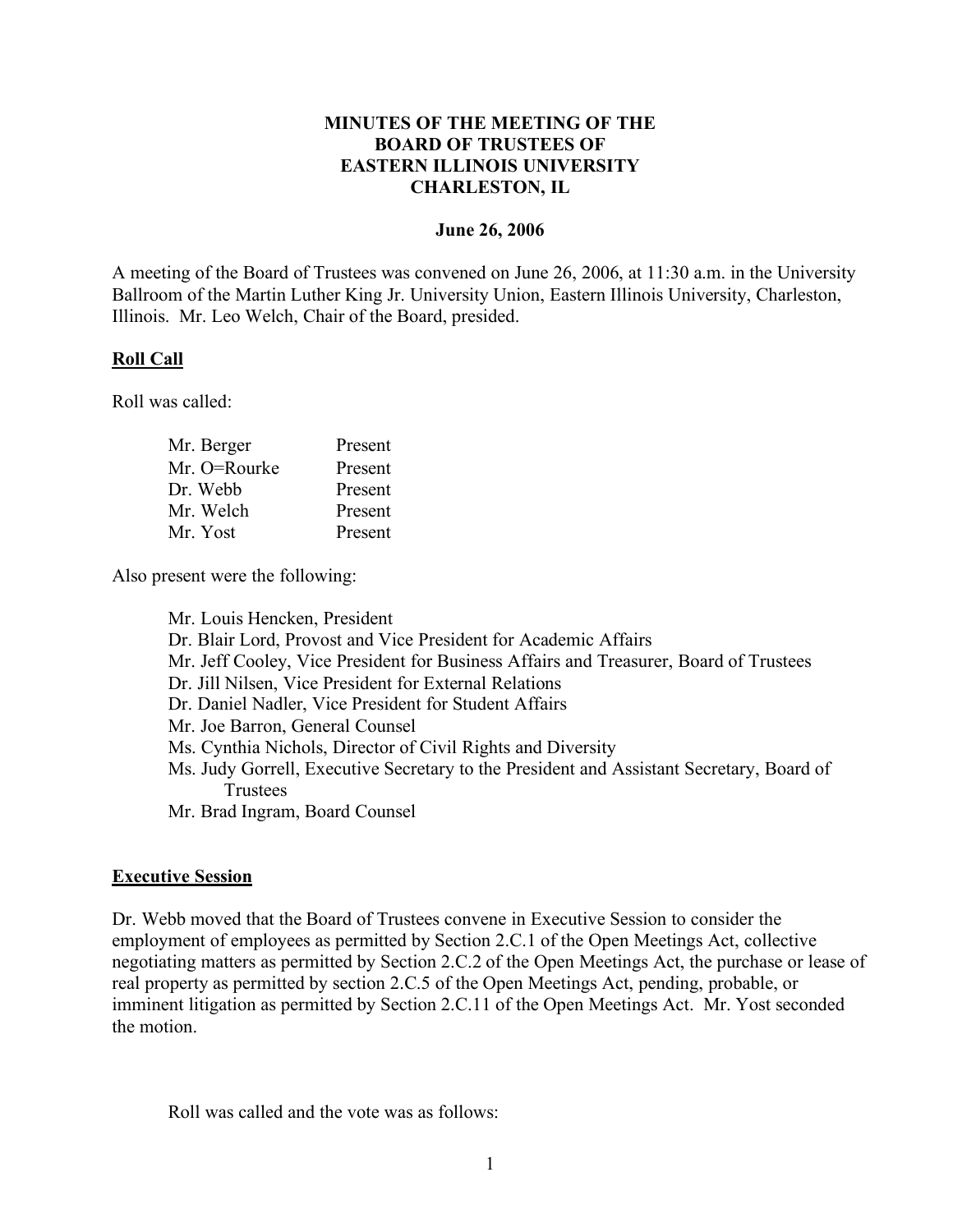| Mr. Berger   | Yes |
|--------------|-----|
| Mr. O=Rourke | Yes |
| Dr. Webb     | Yes |
| Mr. Welch    | Yes |
| Mr. Yost     | Yes |

Motion carried.

Dr. Webb moved that the Board reconvene in Open Session; Mr. Berger seconded the motion.

Roll was called and the vote was as follows:

| Yes        |
|------------|
| Yes        |
| <b>Yes</b> |
| Yes        |
| Yes        |
|            |

Motion carried.

### **Action Items**

1. Dr. Webb moved to approve the minutes for the Board meeting (Conference Call) on March 24, 2006 and the Board meeting on April 24, 2006. Mr. Yost seconded the motion.

Roll was called and the vote was as follows:

| Mr. Berger   | <b>Yes</b> |
|--------------|------------|
| Mr. O=Rourke | <b>Yes</b> |
| Dr. Webb     | Yes        |
| Mr. Welch    | Yes        |
| Mr. Yost     | Yes        |

Motion carried.

2. Dr. Webb moved to approve the FY07 Budget. Mr. Berger seconded the motion.

Roll was called and the vote was as follows:

| Mr. Berger   | Yes |
|--------------|-----|
| Mr. O=Rourke | Yes |
| Dr. Webb     | Yes |
| Mr. Welch    | Yes |
| Mr. Yost     | Yes |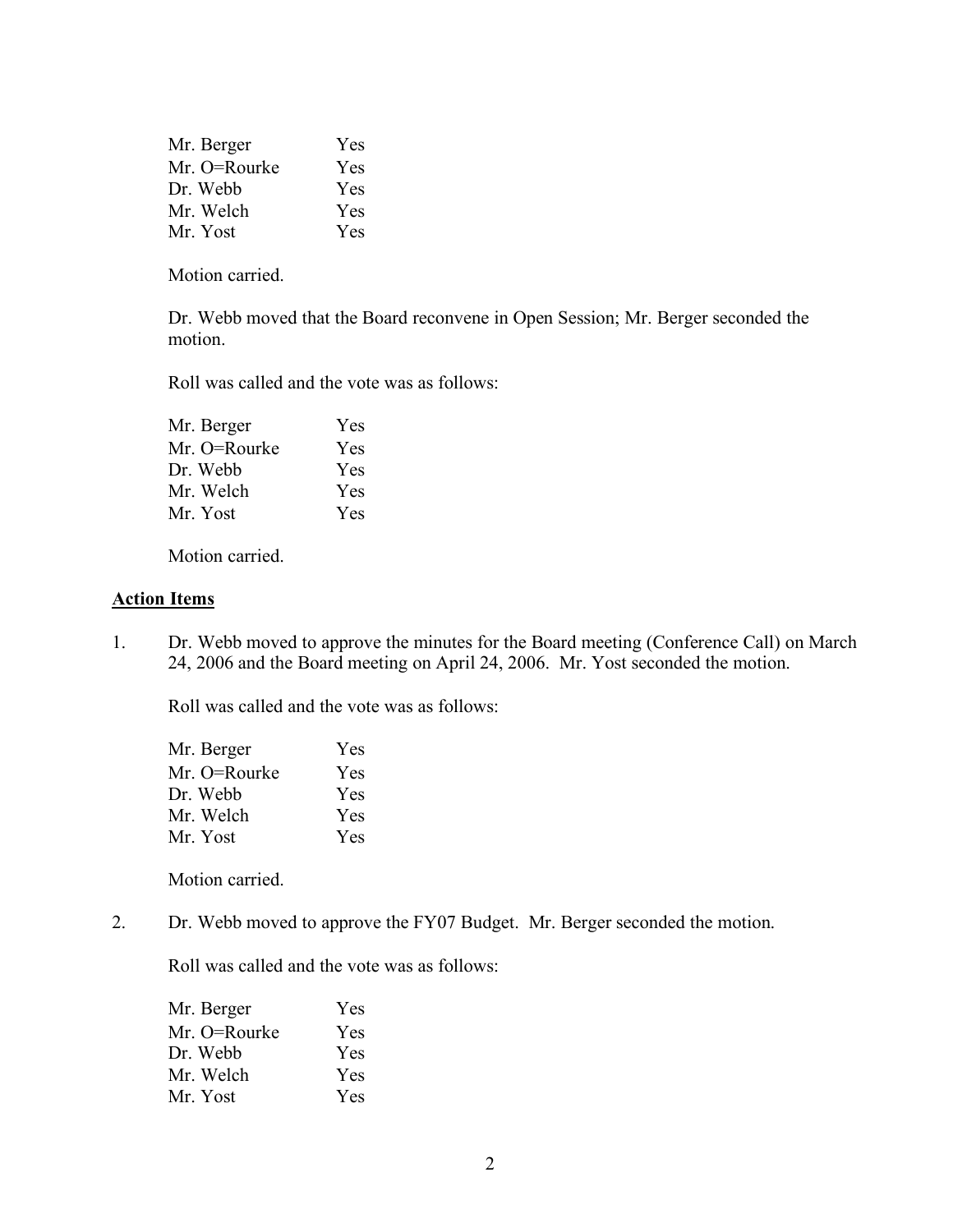Motion carried.

3. Mr. Yost moved to approve the FY08 Budget Recommendations. Dr. Webb seconded the motion.

Roll was called and the vote was as follows:

| Mr. Berger   | Yes |
|--------------|-----|
| Mr. O=Rourke | Yes |
| Dr. Webb     | Yes |
| Mr. Welch    | Yes |
| Mr. Yost     | Yes |

Motion carried.

4. Mr. Berger moved to approve the Non-indentured Capital Reserves increases in Service Departments, Student/Staff Programs/Services, and Income Fund Equipment to retain working capital allowances and adequate funds for repair/replacement of equipment and/or relevant facilities and in accordance with Section V.G.5 of the Board of Trustees *Regulations* and Sections IV.A and IV.C of the University Guidelines 1982. Mr. Yost seconded this motion.

Roll was called and the vote was as follows:

| Mr. Berger   | Yes |
|--------------|-----|
| Mr. O=Rourke | Yes |
| Dr. Webb     | Yes |
| Mr. Welch    | Yes |
| Mr. Yost     | Yes |

Motion carried.

5. Dr. Webb moved to accept group insurance reimbursement from Central Management Services, at a cost of \$1,713,300. Mr. Yost seconded this motion.

Roll was called and the vote was as follows:

| Mr. Berger   | Yes |
|--------------|-----|
| Mr. O=Rourke | Yes |
| Dr. Webb     | Yes |
| Mr. Welch    | Yes |
| Mr. Yost     | Yes |

Motion carried.

6. Dr. Webb moved to approve the purchase of parking lot maintenance and improvements from Ne-Co Asphalt Company, Inc., Charleston, IL, at a cost of \$328,860.40 (includes a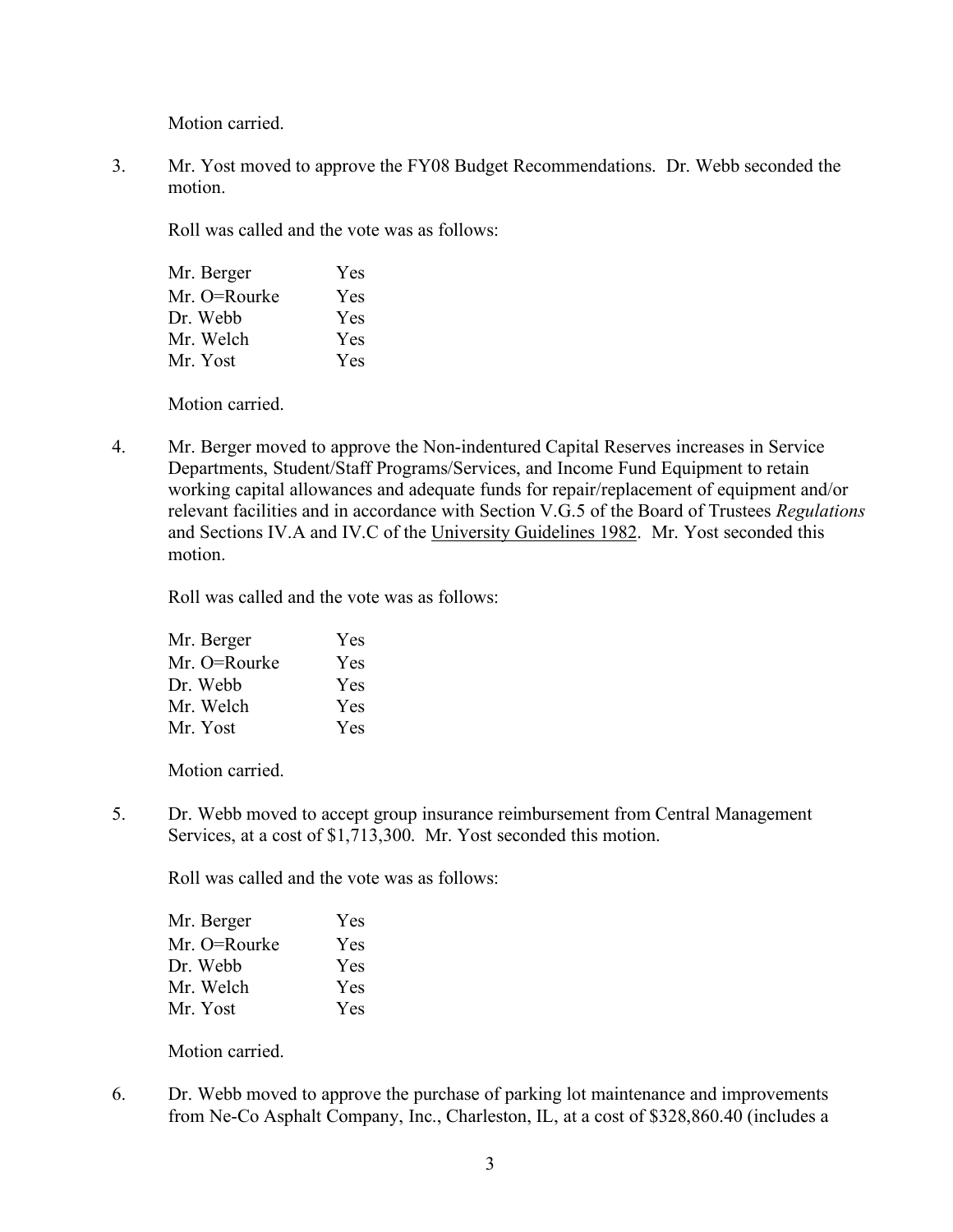\$29,896.00 contingency). Mr. Berger seconded this motion.

Roll was called and the vote was as follows:

| Mr. Berger   | Yes        |
|--------------|------------|
| Mr. O=Rourke | Yes        |
| Dr. Webb     | <b>Yes</b> |
| Mr. Welch    | Yes        |
| Mr. Yost     | <b>Yes</b> |

Motion carried.

7. Mr. Yost moved to approve the purchase of annual supply of coal for the Heat Plant from Coalsales, LLC, Evansville, IN., at a cost not to exceed \$972,000.00. Dr. Webb seconded this motion.

Roll was called and the vote was as follows:

| Mr. Berger   | Yes |
|--------------|-----|
| Mr. O=Rourke | Yes |
| Dr. Webb     | Yes |
| Mr. Welch    | Yes |
| Mr. Yost     | Yes |

Motion carried.

8. Dr. Webb moved to authorize President Hencken to offer a one-year contract extension for the following individuals: Dr. Blair M. Lord, Provost and Vice President for Academic Affairs effective August 1, 2007 through July 31, 2008; Mr. Jeff Cooley, Vice President for Business Affairs effective July 1, 2007 through June 30, 2008; and Dr. Jill F. Nilsen, Vice President for External Affairs effective August 1, 2007 through July 31, 2008. Mr. Yost seconded this motion.

Roll was called and the vote was as follows:

| Mr. Berger   | Yes |
|--------------|-----|
| Mr. O=Rourke | Yes |
| Dr. Webb     | Yes |
| Mr. Welch    | Yes |
| Mr. Yost     | Yes |

Motion carried.

9. Mr. Berger moved to approve the Contract Renewal and Wage Agreement – International Brotherhood of Electrical Workers (IBEW) Local #146. The tentative agreement would be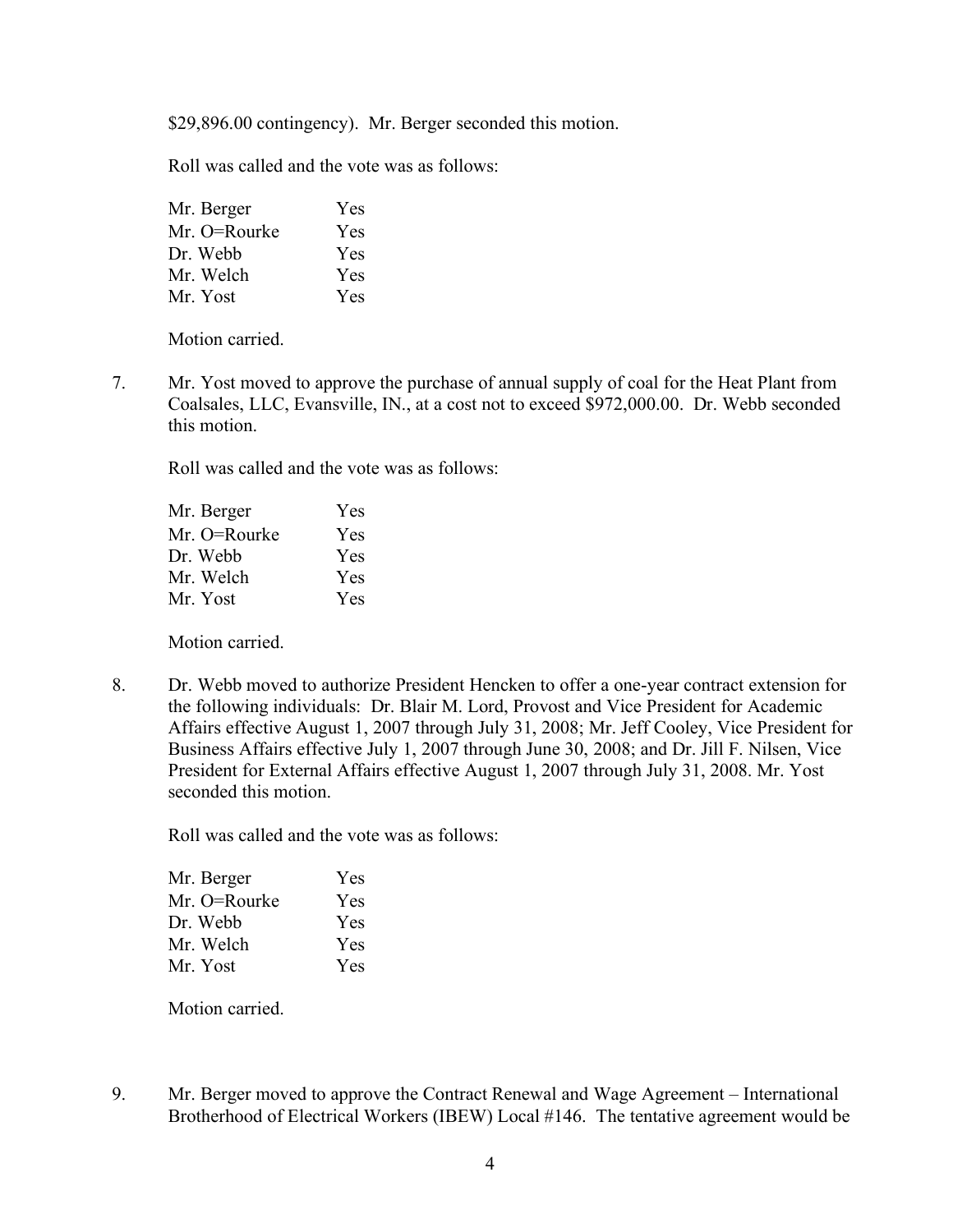effective for the period September 1, 2004 through August 31, 2007 and includes a three-year wage package and minor language changes to the predecessor agreement. The Union ratified the agreement on May 30, 2006. The estimated cost of the \$0.99/hour increase effective June 1, 2006 would be \$32,820. Mr. Yost seconded this motion.

Roll was called and the vote was as follows:

| Mr. Berger   | Yes |
|--------------|-----|
| Mr. O=Rourke | Yes |
| Dr. Webb     | Yes |
| Mr. Welch    | Yes |
| Mr. Yost     | Yes |

Motion carried.

10. Mr. Berger moved to approve the Contract Renewal and Wage Agreement – Plumbers Pipefitters Local #149. The tentative agreement would be effective for the period June 1, 2006 through May 31, 2009 and includes a three-year wage package and minor language changes to the predecessor agreement. Plumbers and Pipefitters Local #149 ratified the tentative agreement on May 17, 2006. Mr. Yost seconded this motion.

Roll was called and the vote was as follows:

| Mr. Berger   | Yes        |
|--------------|------------|
| Mr. O=Rourke | Yes        |
| Dr. Webb     | Yes        |
| Mr. Welch    | Yes        |
| Mr. Yost     | <b>Yes</b> |

Motion carried.

11. Mr. Yost moved to approve the securities firm/financial institution, Institutional Capital Management, Houston, Texas, to provide consulting services and/or engage in securities transactions with the University. Dr. Webb seconded this motion.

Roll was called and the vote was as follows:

| Mr. Berger   | Yes |
|--------------|-----|
| Mr. O=Rourke | Yes |

| Dr. Webb  | Yes |
|-----------|-----|
| Mr. Welch | Yes |
| Mr. Yost  | Yes |

Motion carried.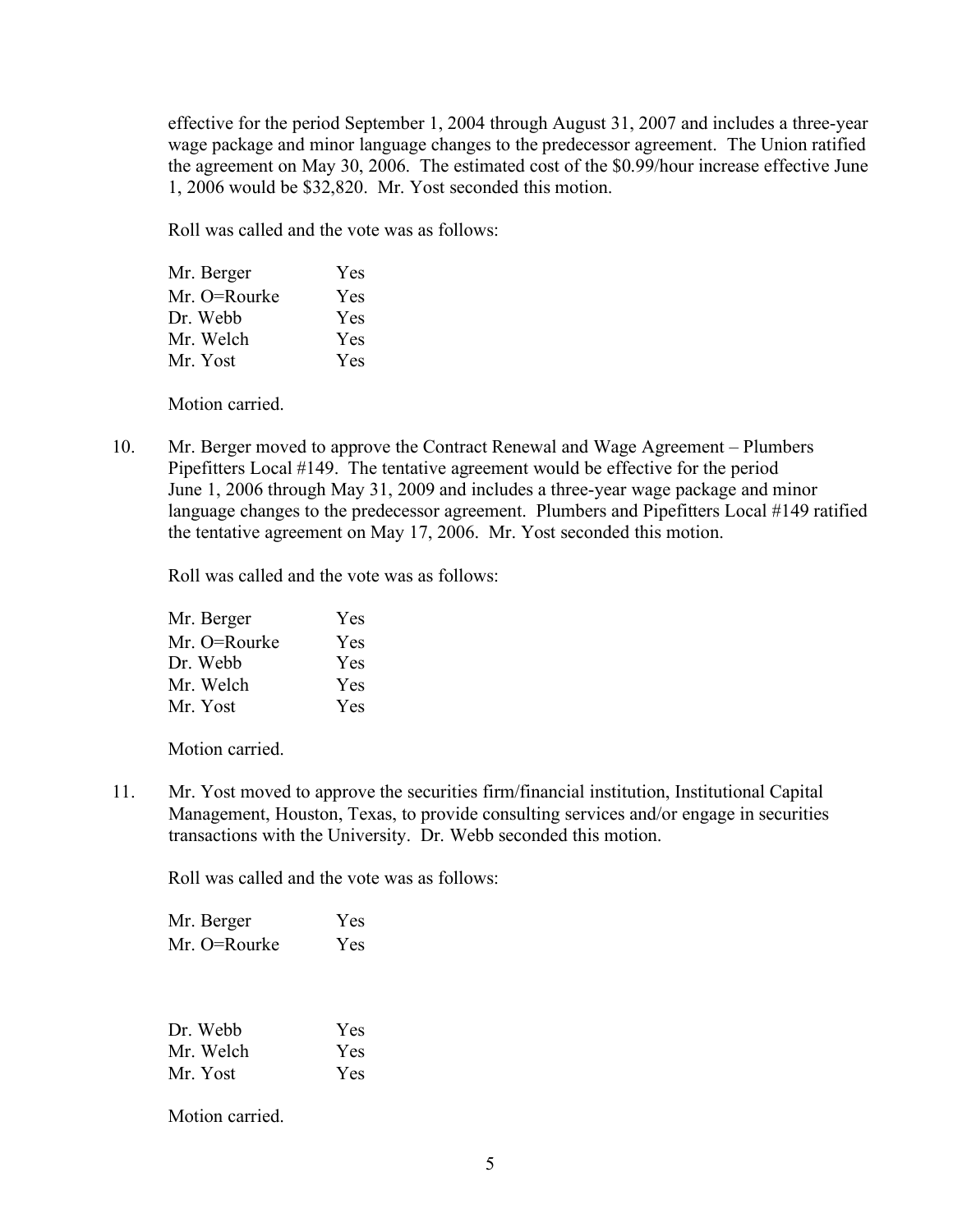12. Dr. Webb moved to approve the First Financial Bank (formerly Community Bank & Trust, Charleston) as a depository for non-appropriated funds. Mr. Yost seconded this motion.

Roll was called and the vote was as follows:

| Mr. Berger   | Yes |
|--------------|-----|
| Mr. O=Rourke | Yes |
| Dr. Webb     | Yes |
| Mr. Welch    | Yes |
| Mr. Yost     | Yes |

Motion carried.

13. Mr. Berger moved to approve the 2007 meeting calendar schedule. The dates are: January 19, 2007 (Friday); March 9, 2007 (Friday); April 23, 2007 (Monday); June 25, 2007 (Monday); September 14, 2007 (Friday); and November 30, 2007 (Friday). Mr. Yost seconded this motion.

Roll was called and the vote was as follows:

| Mr. Berger   | Yes        |
|--------------|------------|
| Mr. O=Rourke | Yes        |
| Dr. Webb     | Yes        |
| Mr. Welch    | Yes        |
| Mr. Yost     | <b>Yes</b> |

Motion carried.

14. The North Central Association Reaccredidation team recommended that the University review its current mission statement. The revised mission statement will be brought back before the Board of Trustees at the November Board meeting for approval.

### Revised Draft of Mission Statement

Eastern Illinois University is a public comprehensive university that offers superior, accessible undergraduate and graduate education. Students learn the methods and outcomes of free and rigorous inquiry in the arts, humanities, sciences and professions, guided by a faculty known for its excellence in teaching, research, creative activity and service. The University community fosters opportunities for student-faculty scholarship and applied learning experiences within a student-centered campus culture. Throughout their education,

students refine their abilities to reason and to communicate clearly so as to become responsible citizens and leaders of a diverse world.

#### **Information Items**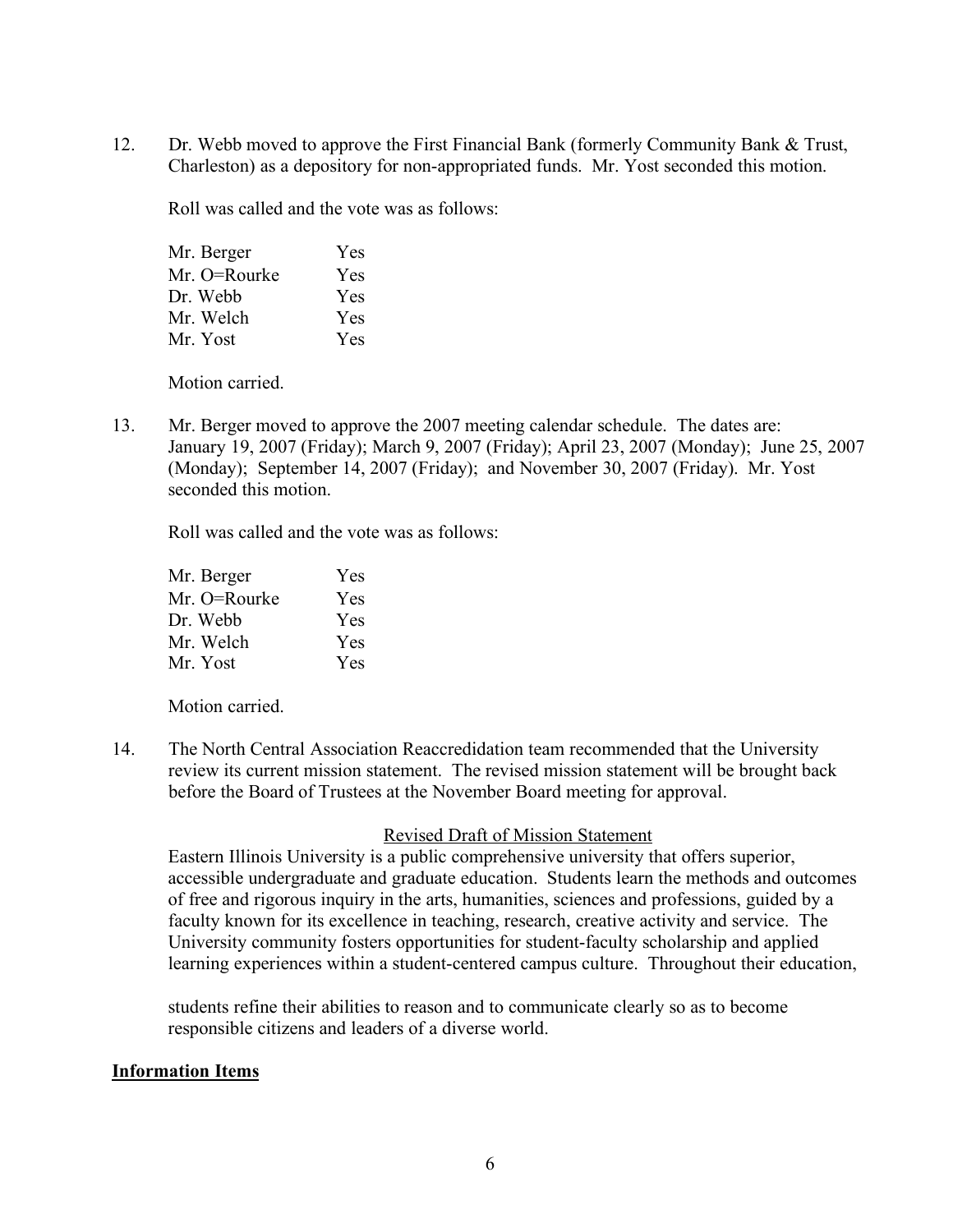### **Summary of Purchases \$100,000 - \$249,999**

| Vendor                                    | <b>Type of Purchase</b>                                                                                                                                                                         | <b>Bids</b>    | Amount                |
|-------------------------------------------|-------------------------------------------------------------------------------------------------------------------------------------------------------------------------------------------------|----------------|-----------------------|
| Consulting, Inc.                          | Western Telecommunication Agreement for consulting services<br>and assistance in preparing and<br>analyzing a Request for Proposals<br>for campus-based telecommunication<br>and video services | 10             | $$130,000^{\text{A}}$ |
|                                           | Durkin Equipment Company Labor and materials to upgrade<br>boiler controls in the Steam Plant                                                                                                   | $\overline{2}$ | \$105,928             |
| HUB Travel Center, Inc.                   | Air and land travel for a study<br>abroad summer trip to Germany                                                                                                                                | B              | \$119,301             |
| Conference Technologies,<br>Inc.          | Audio-visual equipment                                                                                                                                                                          | 17             | \$132,697             |
| Apple, Inc.                               | Computer hardware and software                                                                                                                                                                  | $\mathcal{C}$  | \$156,089             |
| $C$ & T Design<br>and Equipment Co., Inc. | Dish machine replacement at<br><b>Taylor Hall</b>                                                                                                                                               | $1^{\rm D}$    | \$241,660             |

A Contract issued on a ANot To Exceed $\omega$  basis.

B Bidding not required, purchased through an existing IPHEC contract.

- $C$  Bidding not required, purchased through an existing EIU contract.
- <sup>D</sup> We received 1 Ano bid $\omega$  and 3 companies did not respond.

# **Annual Report on Campus Master Plan**

On April 19, 1999, the Board of Trustees approved the Campus Master Plan (Plan) for Eastern Illinois University. The overall focus of the Plan is to enhance the quality of campus life in all its aspects, including academics, recreation, residential living and support services. The Plan includes a three-phase recommendation for future campus development. Phase I contained projects most urgently needed to serve campus operations. Phase II includes projects that are important to campus, but not as urgently needed as Phase I projects. Projects in the Ultimate Phase of the Plan are those that represent long-term needs for the improvement of campus.

In 2002, the plan was updated to incorporate amendments that did not extend the Plan beyond the original 15 year (Ultimate Phase) projection. April 2006 concluded the second year of the Master Plan=s second phase.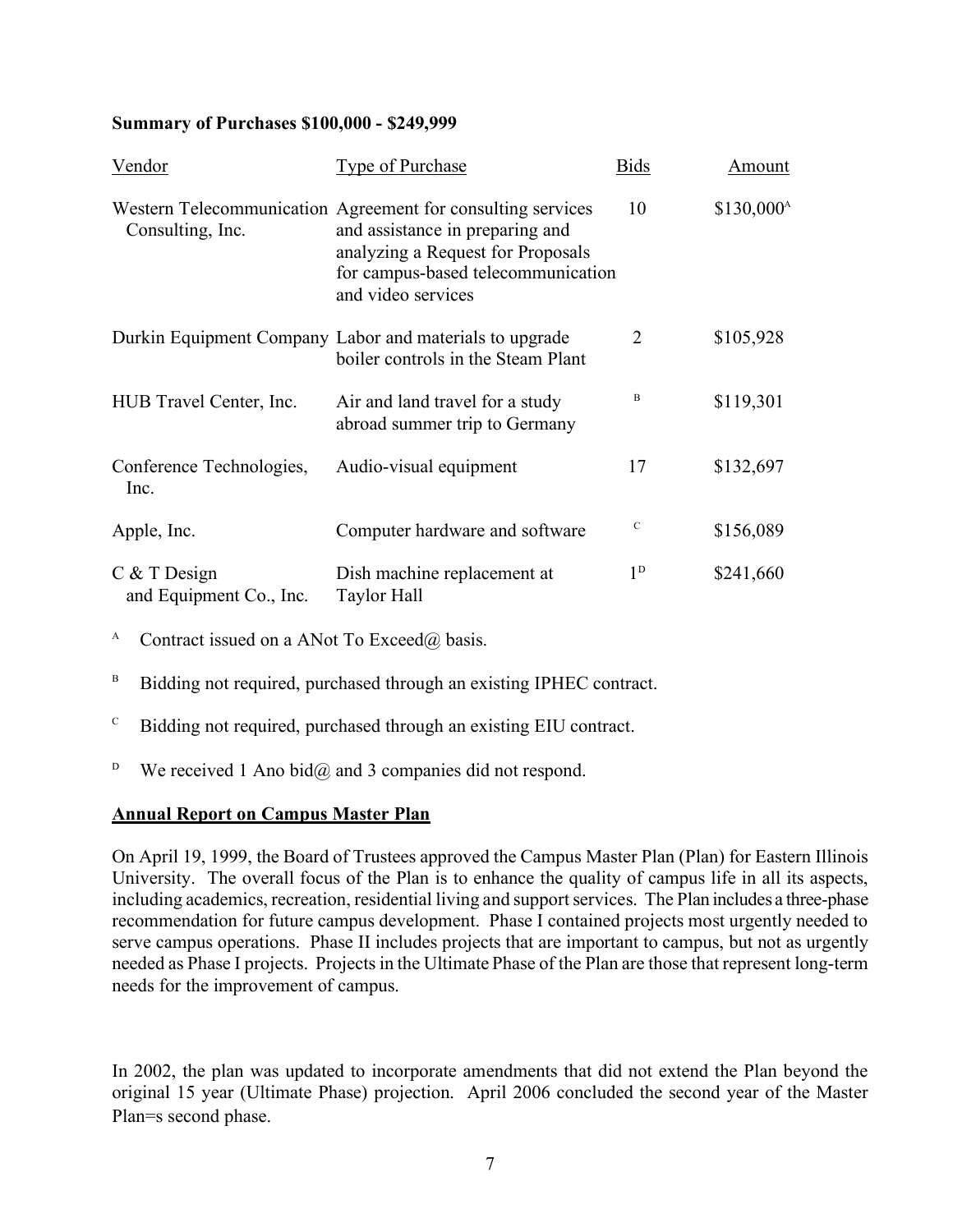The Plan also established a Design Advisory Team (DAT) to, among other things, implement the Plan, periodically update the Plan, and prepare an annual report to Vice President for Business Affairs and the Board of Trustees. Following is the report on the status of Master Plan projects for FY 2006.

Status of major Phase I projects: Booth Library, Complete; Union Food Court, Complete; O=Brien Stadium, Complete; Fine Arts Addition/Renovation, Construction has begun; Human Services Center, Complete; New Science Building, Planning dollars requested; Textbook Rental Building, Alternate site approved; New Greek Housing Unit, No Progress; Tarble Arts Addition, Complete; Print Center Addition, Deleted; Commemorative Plaza, Complete; Garfield replacement parking lot, Complete; Union North/Student Service/Steam Plant Parking, No Progress; North Buzzard Lot Expansion, Complete; AS@ Lot Expansion, Complete; Intramural Fields, Complete; Baseball Stadium, Complete; 7<sup>th</sup> Street pedestrian concourse, Planning is complete; Johnson Avenue is now two-way and the Lincoln Avenue traffic lights have been moved to Ninth Street; Old Main Landscaping, Complete; 9<sup>th</sup> Street Parking Lots, Complete.

Status of major Phase II Projects: Physical Science Building B renovation, No Progress; Life Science Building B renovation, No Progress; Student Services Building, No Progress; Student Suite Housing, No Progress; Observatory, Complete; Chemical Storage Facility, Complete; University Center/Lifelong Learning Center, No Progress; Heat & Power Plant, Conceptual design complete; Clock Tower-Carillon, Complete.

Amendment Requests processed in FY 2006 **--** No amendment requests were received in FY 2006.

# **Banner Project Status report**

Mr. Witsman made a presentation to the Board of Trustees an update on the Banner Project. He reported that the University is replacing its primary information systems with two products, one named Banner from Sun Guard Higher Education and a product called DARS, which is a degree audit system from the University of Miami, Ohio. According to Mr. Witsman, the project is still within budget and on schedule. Some major milestones include: the Finance module will be fully active in July, the Recruiting Advancement module will be active this July, the HR module will be active at the end of this year, the Financial Aid Processing module will be active next spring, and the Alumni Advancement module will be active about a year from now.

# **Report from the University=s President**

President Hencken thanked the out-going members of Student Government, whose terms end on June 30, and congratulated them on a job well done. President Hencken also recognized Charles Rohn, Dean of the College of Education and Professional Studies for the positive impact that he has had on the University. Dean Rohn is retiring, and will truly be missed.

President Hencken reported on the process that Eastern Illinois University went through for the ten million dollar campaign. He reported that in three years time Eastern was able to add eleven million dollars and a hundred and one new scholarships. President Hencken emphasized that this would not have been possible without the cooperation of every department on campus. He also announced that Eastern has hired a consultant to help decide where it needs to go next with its fundraising. The